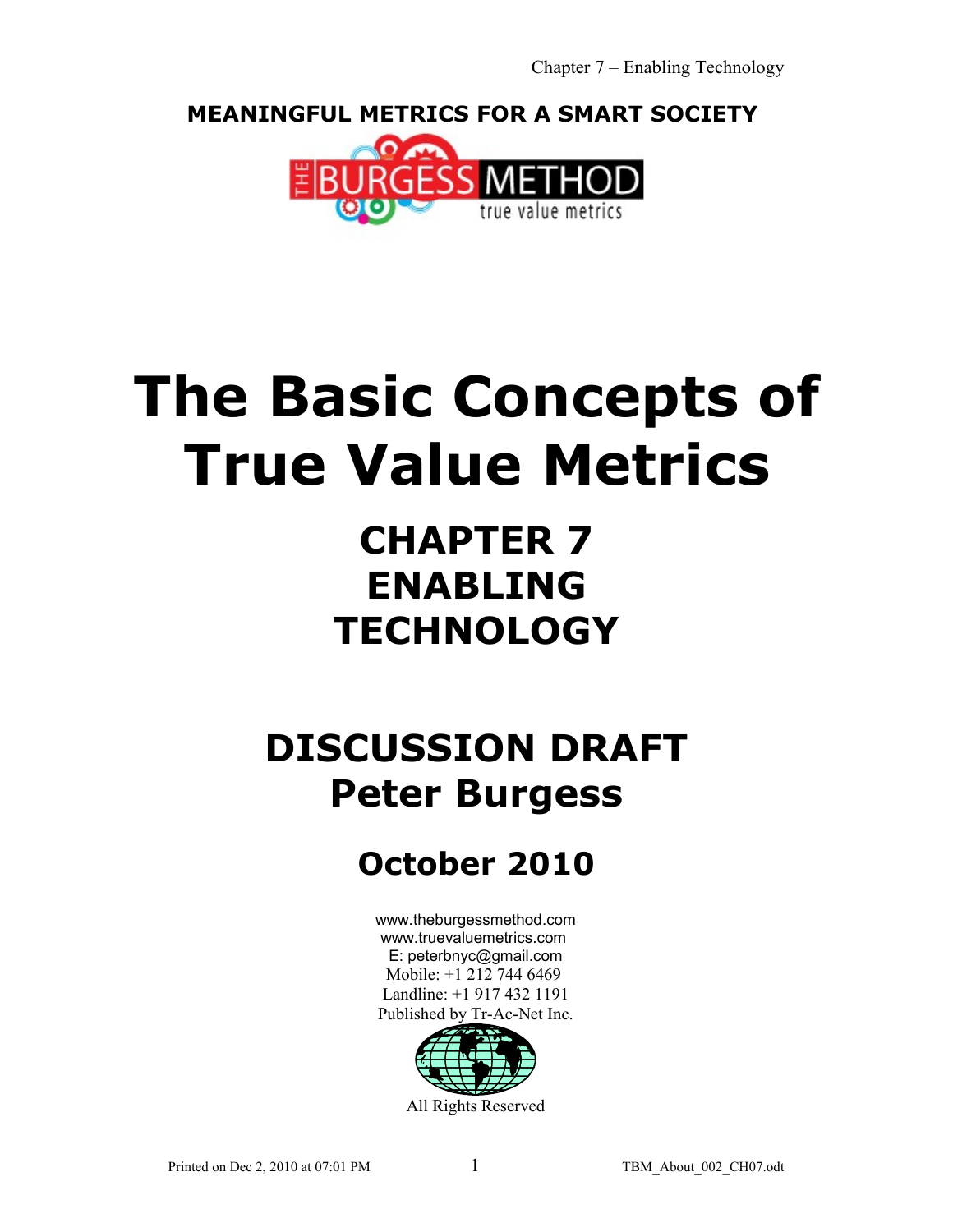## **Chapter 7-1**

## **Amazingly Powerful Technology**

*This chapter does not set out to summarize the state of technology … merely to highlight the impressive power of modern information technology and to invite an ongoing collaborative partnership between those with an interest in data and socio-economic performance analysis and those with an understanding of what is possible with modern technology.* 

## **Moore's Law and All That! Rapid changes … huge power**

The technology is changing very rapidly. TVM is committed to the best possible use of technology in association with data that are designed to be useful for better decision making for society.

In many ways the performance of TVM is independent of technology … but the rapid pace of computer science innovation suggests that the basic data model for TVM will be superceded in due course by something based on better use of technology that cannot be envisioned at this stage.

Technology has changed a lot in the last fifty years … and a lot in the last five years. Technology is changing fast ... very fast … and accelerating. Rapid changes in technology are changing the economics of some parts of our society, but not always in a useful way. The possibilities of technology are not yet being well used for the benefit of society as a whole, and especially, not for the benefit of those that are at the bottom of the pyramid (BoP).

## **Productivity ... facilitating paradigm shift**

Knowledge ... technology ... application of science in appropriate ways results in productivity ... and productivity makes it possible to have a surplus producing society or community.

Throughout history technology has always been the primary limiting factor in making sustainable progress ... or to put it another way, development of technology has made it possible to do better things ... pump water, deploy the wheel, grow more food, access more power (steam, nuclear, electricity, communicate widely, etc). The acceleration in the progress of technological innovation in the last few decades makes it possible for all of society to have access to the good things of life ... but the social and economic system does not allow this to happen.

TVM is about data much more than about technology. The ideas of TVM were applicable when paper was the storage medium, and the same ideas still have application in a fast moving digital age. TVM was designed to be independent of technology ... the data are a logical framework that does not need technology ... but these data become a million times more powerful when matched with the capabilities of technology.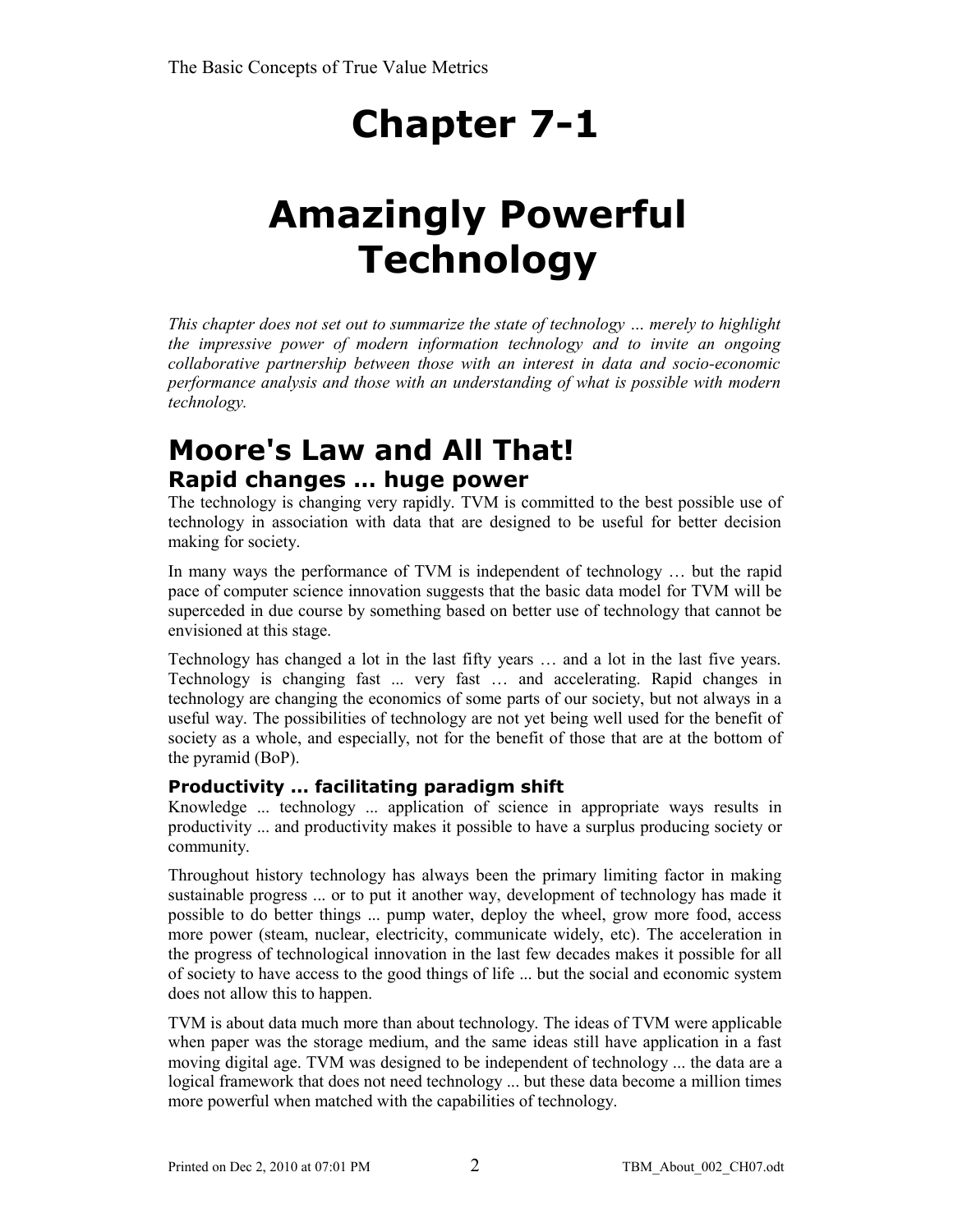### **Computational power ... unproductive data**

Data collection workbooks are used so that data collection is very efficient using the relational model, and for efficient data acquisition using mobile phone SMS data transmission. Technology for data collection is advancing into the  $21<sup>st</sup>$  century ... but the mindset about using data for important things remains in the stone age! People change slowly! There are many possibilities for the use of technology to help with data collection ... and what is used should be what is most cost effective. The best technology from the technical standpoint is usually not the most cost effective.

Over the past 50 years there have been, inter alia, manual systems, mainframe computers, personal computers, client server systems, Internet based systems and mobile cell phone systems. Analog has changed to digital. Character based communication systems (typewriters and telex) have been supplemented by images and audio and video. The technology has increased in capability and the cost has decreased amazingly ... and the opportunity to do amazing things exists for us. We are constrained by our vision, our imagination and our organization.

Chip technology has made all sorts of things possible. Computational power has increased exponentially for many years and the potential is a long way from being fully utilized.

Moore's Law talks about computational power doubling every 18 months and costs halving every 18 months. This ideas now goes back almost 30 years ... the impact on information processing is staggering.

Stationary centralized computational systems have given way to distributed systems ... to the Internet and to mobile systems. The power has gone up and the costs have come down.

If the cost to power relationship has improved by a factor of 1 million over the past 40 years ... how come a data centric profession like accountancy are not a million times more useful? Why has so little of the potential been used for public good?

It really is a disgrace that with so much computational power, society has progressed to such a limited extent.

## **Using the Power of IT Information Infrastructure**

The power of modern IT is amazing … but not used to anywhere near its potential for the benefit of society as a whole

## **The Power of IT**

The power of modern information technology (IT) is a million times more than fifty years ago … yet the available metrics about socio-economic performance are not much different. The power of IT has compensated for the lack of data, rather being used to do critical valuable analysis on top of better data of importance. Analysis, decision making and accountability are not yet in the modern era!

The potential impact of TVM is difficult to imagine … to articulate. The impact of TVM were it possible for anyone and everyone to participate in TVM dataflows and analysis in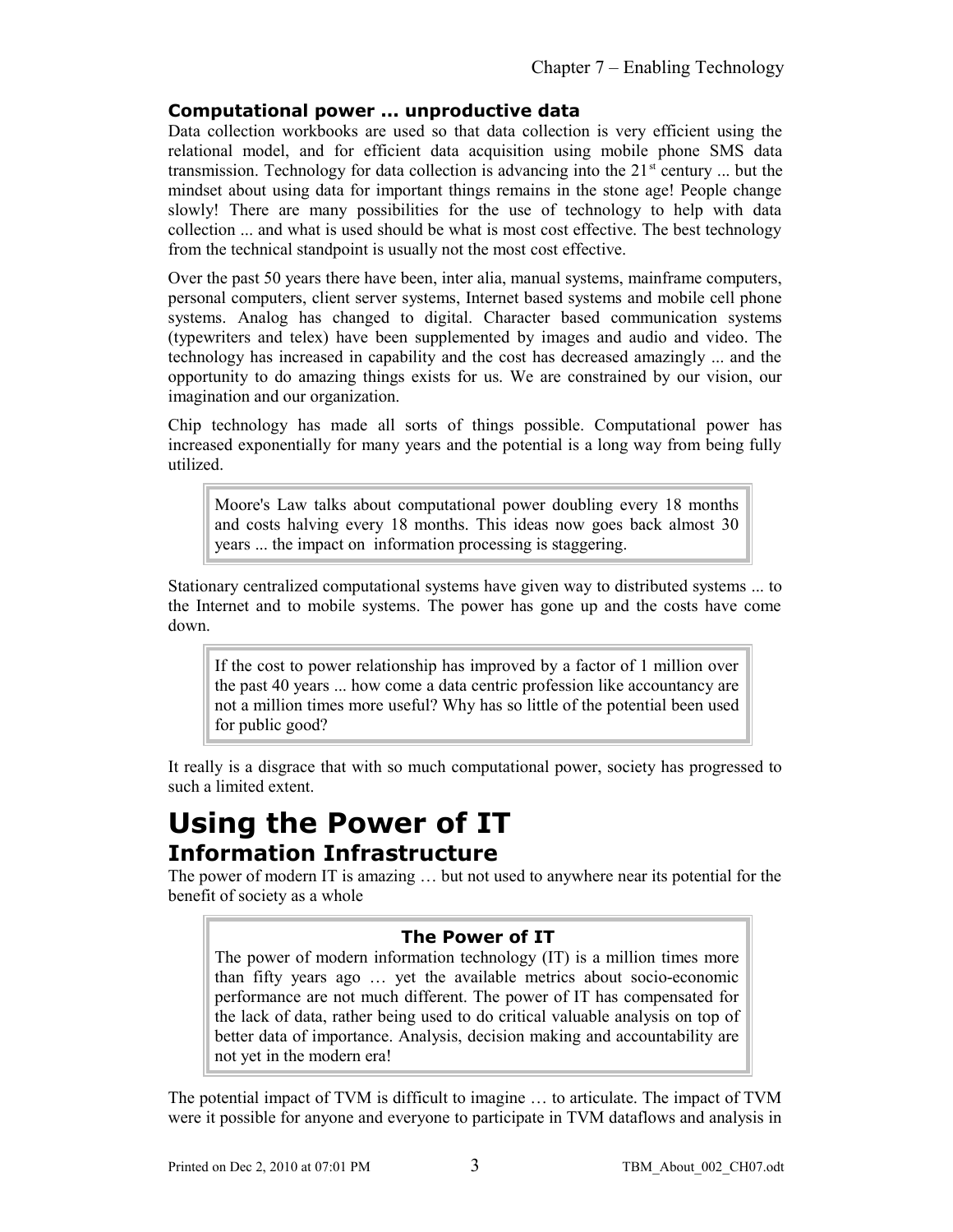the same way that they are able to participate in modern social networks like Facebook or access value metrics as easily as information are retrieved from Google or passed around via Twitter. For Facebook and Twitter … less so Google … the purpose of their platforms is about social interaction and entertainment. Use similar technology and the TVM construct of true value metrics and society can be a better place.

I get some satisfaction from the effort associated with the creation and development of but this is inconsequential. But the goal is timely useful decision data in use by decision makers to make better decisions and others to ensure the accountability of decision makers for their performance … and for global society to have a measurably improved quality of life.

Technology is very powerful … and not at all well used for the benefit of society as a whole. This is a disgrace, but perfectly understandable when the only economic and social metrics that are widely used are those that relate to money and wealth.

## **Internet ... WWW**

While TVM is built on concepts that were applicable for pre-computer accountancy, the architecture of the data also works for an electronic environment and Internet accessible data and analysis. As Internet technology has evolved, the need for and use of "broadband" has increased, and most applications now require broadband access for the Internet to be an efficient tool. This has the effect of making the Internet a limiting factor for the universal deployment of TVM. The combination of Internet and other technology driven tools now makes data centric programs cost effective.

### **Social networks**

The idea that platforms like Facebook and Twitter can emerge in the Internet space over a period of a few short years and engage hundreds of millions of people is cause for some optimism. At the same time it is worth noting that many thousands of similar initiatives have failed doing things that are quite similar.

The idea of the social network is relatively simple … it is about friends and being in contact with ones friends in a very simple and convenient way. It is flexible and the interaction with friends is subject to few constraints … a good feature most of the time, but not all of the time. The Internet with PC access was the initial driver of the social network phenomenon, but the paradigm has already shifted to the mobile platform so that virtual network connections may now take place any time almost anywhere.

Facebook was originally populated by friends in the university setting … this then expanded to other younger people, the "millenials", those born after the Internet and the mobile phone became commonplace. Now older people are engaging with Facebook as well as corporate enterprises, entertainment stars, political figures and everyone else seeking recognition in some form or other.

TVM is joining in with a Facebook presence … a Twitter network … blogs … and branding. Without these TVM will be just another idea that does not achieve very much. With these modern tools of communication, it is possible that TVM can make more progress in improving socio-economic metrics in two years than the economics and accounting professions have done in two hundred years! This is not a preposterous claim about TVM … but a realistic claim about the potential of modern technology for promulgating ideas and information.

## **Mobile technology**

Mobile technology is doing to PCs today what PCs did to mainframes thirty years ago ... maybe faster and with more impact for society. It took a long time for PCs to move beyond the relatively affluent to a larger and poorer segment of society … but the mobile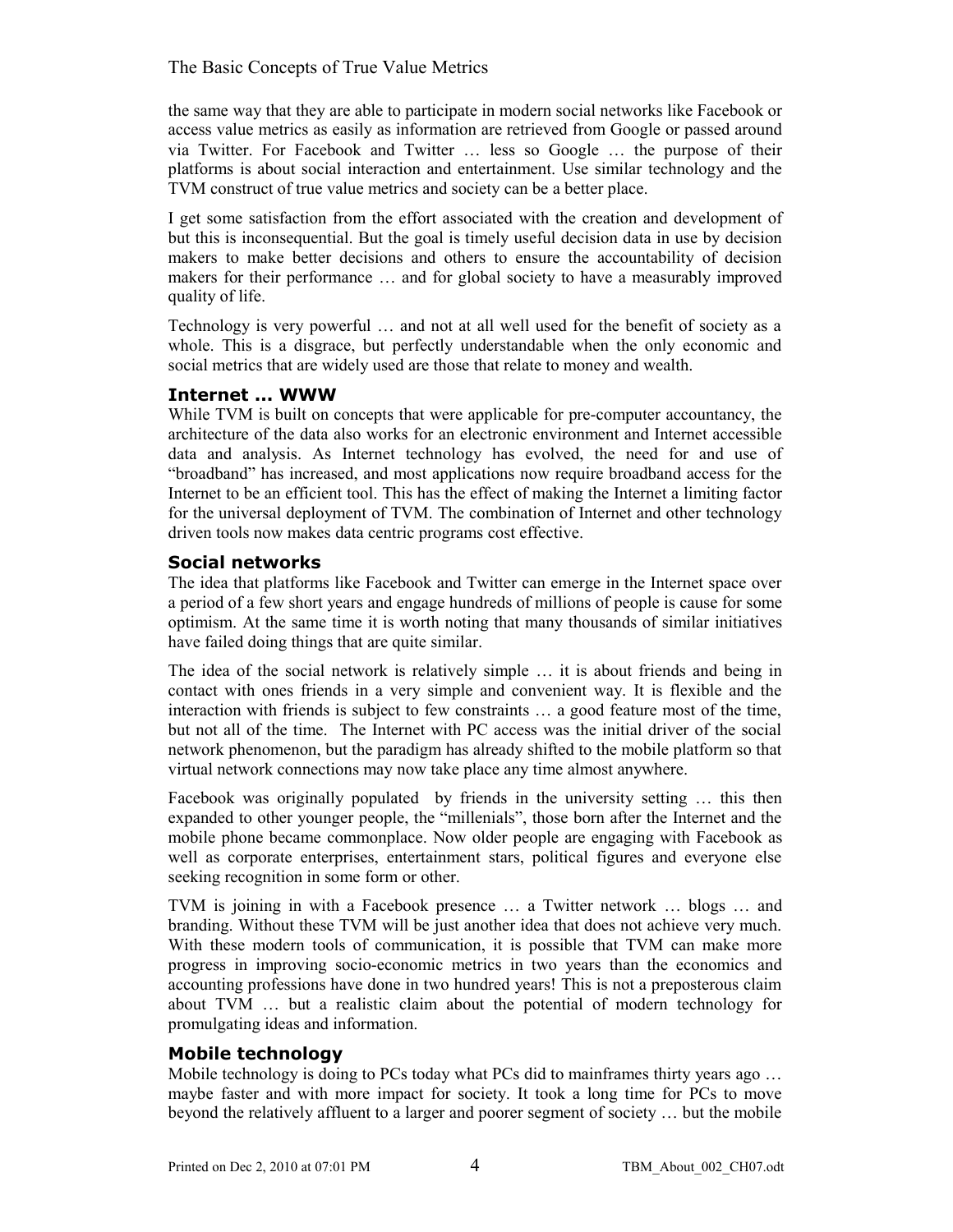phone has done that way faster than anyone really expected. Mobile phones are everywhere, in surprisingly remote areas with connection to everywhere.

The modern mobile phone has hundreds of times more computing power than the big mainframe computer I helped install in the 1960s and I believe more computing power than was used to fly the Apollo Moon Missions. I worked for the company that did the communications technology for that program … and yes, it used computers … but very weak and clumsy by modern standards!

Data is now working on top of the basic mobile infrastructure … and at very modest cost. The price being charged for the service is not always modest … in fact some of the price plans for mobile services are very high.

Whether mobile phone service providers will operate in a manner that is pro-profit mainly or pro-society is not at all clear. The issue has not yet become a widely reported confrontation between the people that invested in building the infrastructure and the people who have a responsibility for regulating the industry and industry oversight.

### **The Cloud**

Technology has developed from a simple filing cabinet … through punched cards and paper tape … to magnetic tape and discs … to hard disks and solid state storage devices … and now to huge web accessible data-stores that are unimaginably large!

Technology is not the problem … facilitating its cost effective use is the challenge.

#### **And all sorts of other technologies**

The pace of technological innovation shows no sign of abating … and if we can bridge the divide between what is being done with data and what could be done with data it is amazing to contemplate!

## **Low cost data acquisition and accessible data**

Specialized PDAs (personal digital assistants) have been used for a number of years (since around 1995) to reduce the burden of paper based data in mobile situations. Organizations like Federal Express and UPS were early adopters of this specialized technology, and it has been adopted for many applications where accuracy and speed are important (for example inventory control). The use of a PDA is cost effective when labor costs are high and the use of data has a high value. PDAs are rarely low enough in cost to be of advantage in low wage settings ... but they have been deployed by AID agencies using grant funding even though the sustainability of their use is near zero.

Mobile phone technology has produced a paradigm shift in communication. The deployment of cellphone technology has been very rapid, and a very good example of a low cost technology producing a very high value ... and marketed in ways that have made the service affordable to customers in a broad range of economic circumstances. Mobile phones have both data and analog capabilities, and this enables both text or data transmission and image capture and transmission. It is unclear how much of these technologies can be deployed immediately, but it is clear that rapid change is happening.

Internet ... cloud computing ... accessible data ... are all now possible in ways that were not available as recently as 2007. What is possible now is impressive, and we should prepare for even better data in the future. There are all sorts of technology initiatives that are progressing and perhaps suited to the TVM approach to data acquisition and management. These include:

Social network web architecture